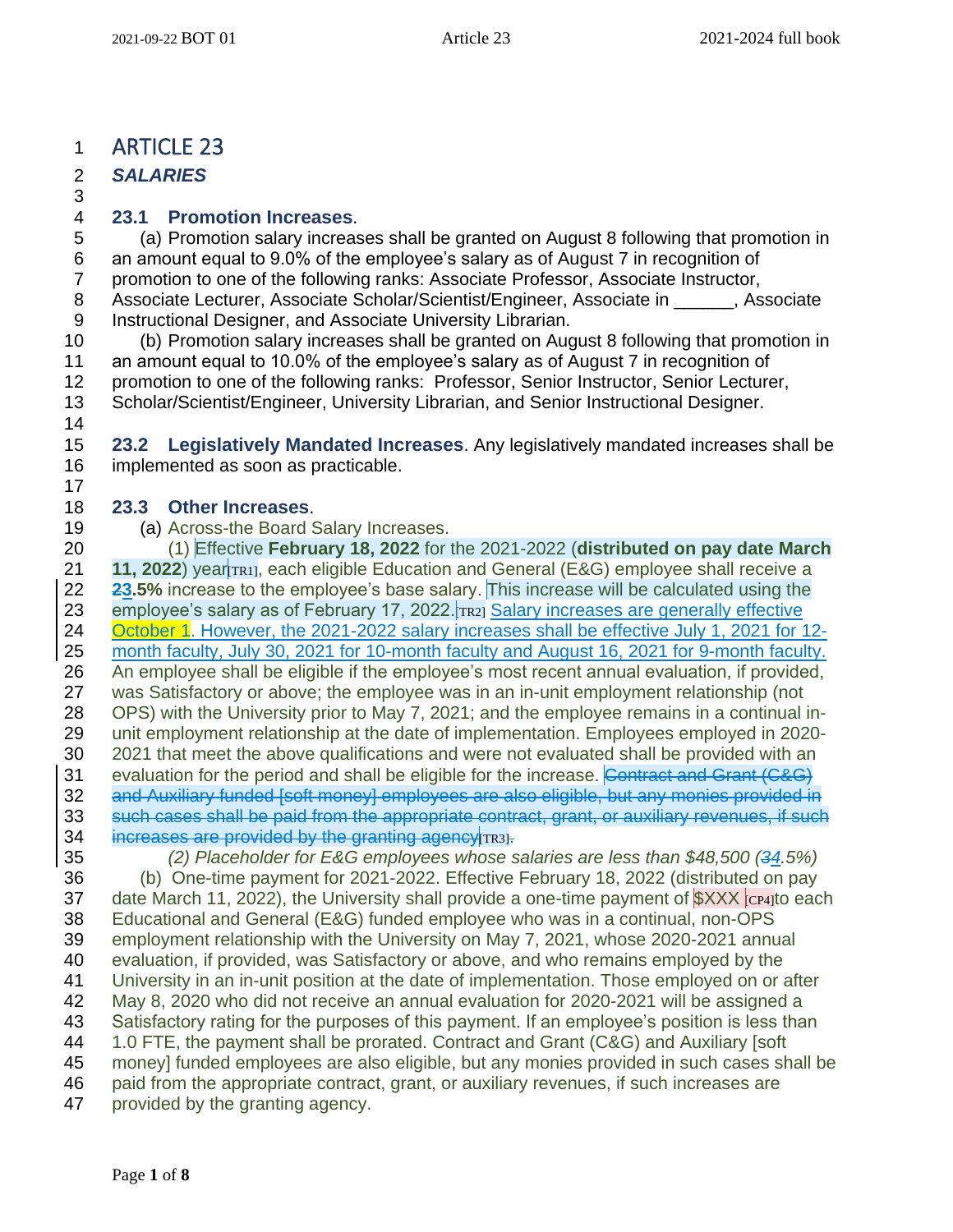- 
- (c) Merit Salary Increases. No merit salary increases will be distributed this cycle.

 **23.4 Annual Incentive Award Programs**. Incentive Award Programs recognize and promote employee excellence and productivity that respond to and support the mission of the University of Central Florida, including its strategic initiatives and five key goals. The provost or his or her designee shall give final approval for awards to successful faculty. Each year, the University shall make available to eligible employees 115 Incentive Awards. The awards shall be distributed to awardees in the next award cycle after ratification of this document as set forth below. Regardless of contract length (9 months through 12 months), award recipients shall receive a one-time award of \$5,000 as soon as practicable and a \$5,000 increase to their salary effective at the beginning of the succeeding academic year. Employees on visiting and other temporary appointments are not eligible for incentive awards. Employees on non-E&G funding will be eligible for the increase depending on availability of funds. All full-time employees in the appropriate discipline with at least four years of continuous, non-OPS service at UCF immediately prior to the current year are eligible. (a) UCF-Teaching Incentive Program. The UCF-Teaching Incentive Program ("UCF-

 TIP") rewards teaching productivity and excellence. Each academic year the University shall make available up to fifty-five UCF-TIP awards to eligible employees. The UCF-TIP award recognizes employee contributions to UCF's key goals of offering the best undergraduate education available in Florida and achieving international prominence in key programs of graduate study. Employees applying for TIPs must meet current productivity criteria.

 (b) UCF-Research Incentive Award Program. The UCF-Research Incentive Award ("UCF-RIA") program recognizes outstanding research, scholarly, or creative activity that advances the body of knowledge in a particular field, including interdisciplinary research and collaborations. Each academic year the University shall make available up to fifty-five UCF-RIA awards to eligible employees. The UCF-RIA award recognizes employee contributions to UCF's key goal of achieving international prominence in research and creative activities.

 (c) Scholarship of Teaching and Learning Awards (SoTLs). SoTLs recognize discovery, reflection, and using evidence-based methods to research effective teaching and student 79 learning in higher education CP5 TR6 (i.e., at the university level). SoTL goes beyond 80 teaching based on evidence for specific teaching and learning practices. While the implementation of SoTL outcomes may result in teaching excellence and increased 82 teaching effectiveness, this award recognizes scholarly efforts beyond teaching excellence.

The University shall make available up to five SoTL awards.

84 (d) Applications for Incentive Awards. Applications shall be completed online. These awards shall be made according to the criteria or procedures listed on the Faculty Excellence website.

(e) Incentive Award Selection.

 (1) TIPs/RIAs. College or unit committees for the TIP and RIA award programs shall be elected by and from the unit employees. The committees shall equitably represent the departments or units within them. Employees who plan to apply in the current cycle for a particular award shall not be eligible to serve on the committee. A committee chairperson for each incentive award program shall be elected by and from the college/unit committee. The chairperson shall charge the committee that members shall only consider the merits of the application. No additional outside information or discussion of position, e.g., instructor vs. tenure track employee, past awards, current salary, etc., may be considered, nor may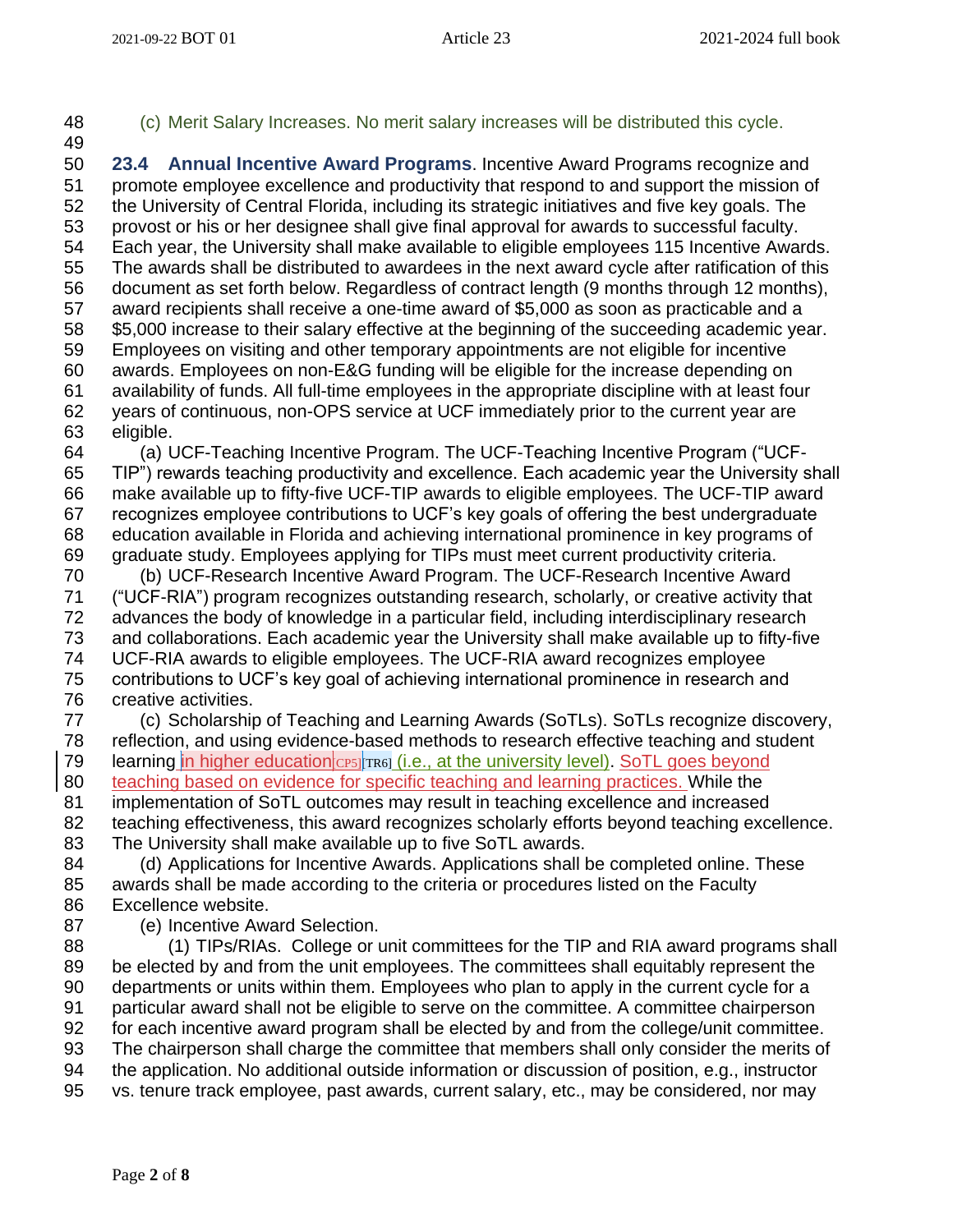additional criteria be used. The committee shall review the award applications and shall

 submit a ranked list of recommended employees to the dean or dean's representative. In ranking the applicants, committee members shall only consider the merits of the application.

 a. Each committee member shall review all applications and transmit a preliminary ranking to the committee chair. Committee members may rank as many applicants as they deem merit the award, with the highest rank given to the top candidate

 (i.e., the highest rank equals the number of applicants, N), the next highest rank being N-1, and so on. Applications that are not deemed acceptable for an award by a committee

member shall be left unranked in that committee member's rankings.

 b. In larger colleges or units, subcommittees may be formed from the committee at-large in the interest of efficient evaluation of the incentive award applications. Each subcommittee must include at least three members, and every member of the committee at- large must serve on a subcommittee. The applications to be reviewed shall be equitably partitioned among the subcommittees. The subcommittees shall follow the ranking procedure outlined above to determine which applications they recommend to the committee at-large. Then the committee at-large shall be convened to review the applications recommended by the subcommittees.

 c. The committee chair shall convene the committee (at-large) and review their initial rankings. Discussion shall be limited to information contained in the application and may focus on applicants with few or dispersed rankings.

 d. Following this discussion, the committee shall use a secret ballot to rank candidates using the procedure outlined in (a) above.

 e. A majority of voting committee members present must rank an applicant for 119 that employee to be eligible for an incentive award.

 f. The applicant with the highest mean rank (i.e., the sum of the applicant's rankings divided by the number of committee members present) shall have the highest 122 priority for an incentive award, the applicant with the next highest mean rank the next highest priority, and so on, until all applicants who received rankings by a majority of committee members present are ranked in order.

 g. In the case of T applicants with tied mean rank for the final T-1 or fewer available award(s), the procedure outlined in (a) above, with T being the highest possible rank, shall be used to break the ties. The ranking process outlined in (a) above shall be used as many times in succession as necessary until all such ties are resolved and a final ranked list is complete.

 h. The committee chair shall transmit this ranked list to the dean or dean's representative, or unit head who reviews and approves the awards. If the selection committee awards fewer than the number of awards available or if the dean or unit head does not approve an award from the list submitted by the selection committee, then the award(s) shall be retained in the same college or unit for one additional cycle before it is returned to the overall pool for apportionment.

**i.** For purposes of TIP/RIA selection as stated above, "college" shall also include the group of employees whose primary assignment is in the College of Undergraduate Studies, the College of Graduate Studies, an institute or center. These employees shall be grouped together for purposes of calculating the number of awards available for each award category. The college committee shall consist of a member from each of the units represented.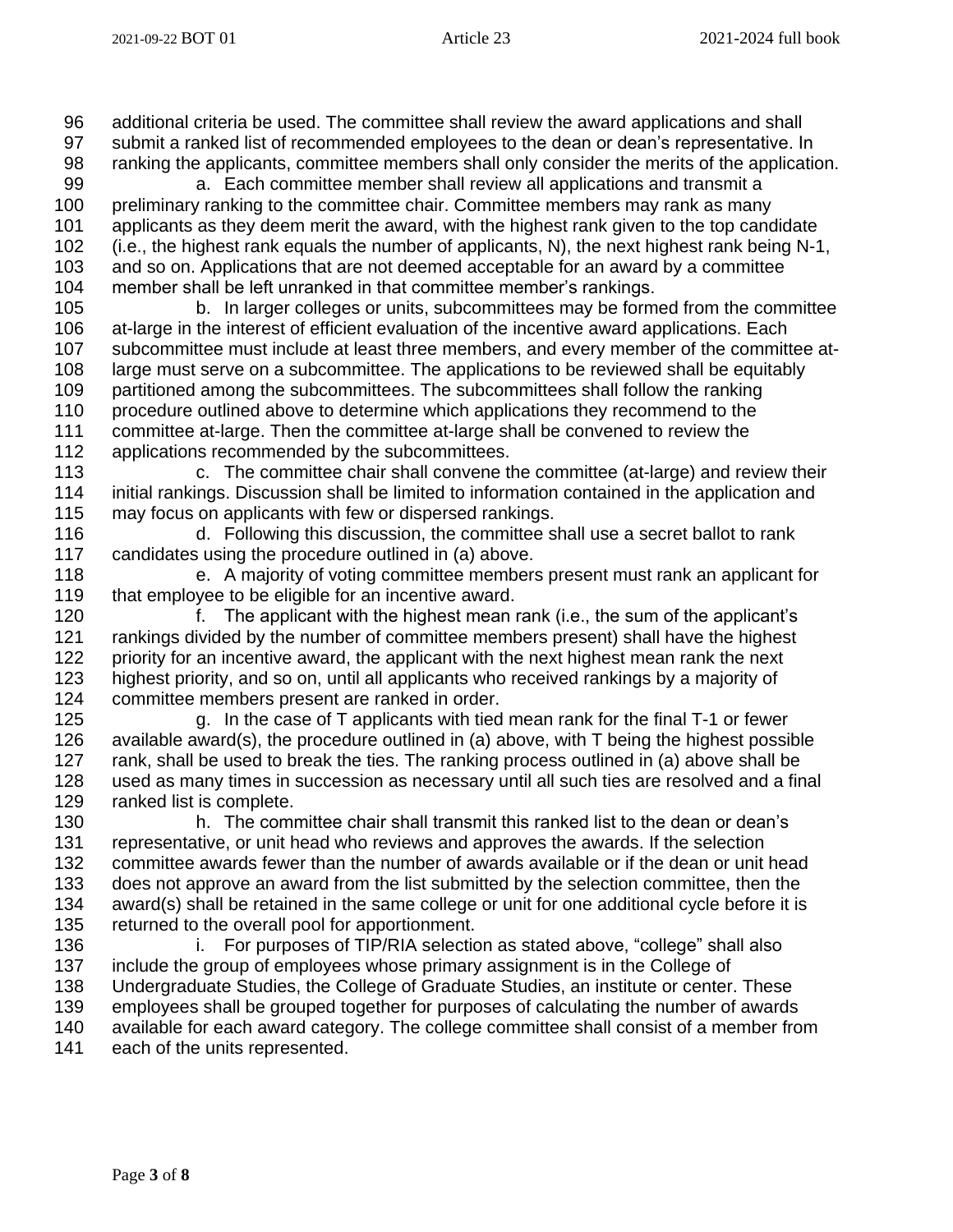**23.5 Excellence Awards**. The University shall implement the merit-based bonuses set forth below to recognize and promote employee excellence and productivity that respond to and support the mission of the University of Central Florida.

 (a) Trustee Chair Professorship. The UCF Trustee Chair Professorship is a multi-year appointment awarded to employees with an extraordinary record of accomplishment in the 147 three primary areas of academic endeavor: teaching, research and service. The objective of this appointment is to recognize and celebrate outstanding performance with a title and resources commensurate with accomplishment.

 (1) Award recipients shall receive an annual budget of \$50,000 funded by the University. Up to \$25,000 can be used as a salary supplement. These chairs have a five-year appointment.

(2) Each academic year, the University may award Trustee Chair Professorships.

 (3) The eligibility criteria for an applicant is holding the rank of tenured professor; the applicant must be recognized as a "foremost scholar" in his or her chosen area of expertise, meaning known as a preeminent scholar in his or her discipline; and have a positive impact to other scholars at UCF. Applications will be reviewed by a committee consisting of one Trustee Chair, one Pegasus Professor, the Chair of the Faculty Senate, and the Vice Provost for Faculty Excellence. An employee who holds the rank of full professor shall be appointed by the UCF-UFF Chapter President to serve as an ex officio member of the committee, and shall not have a voting role except in the case of breaking any tie votes. The President and Provost or designee will make the final appointment.

 (b) Pegasus Professor. The Pegasus Professor award recognizes excellence in the three primary areas of academic endeavor: teaching, research and service.

 (1) Award recipients shall receive a one-time payment of \$5,000 as well as a Pegasus statue.

(2) Each academic year, the University may award Pegasus Professor awards.

 (3) The eligibility criteria is having completed five years at the rank of tenured professor at UCF; having achieved excellence in teaching, research and/or creative activity; and demonstrable service and scope of national and international impact. The awards are ultimately determined by the President or designee.

 (c) Excellence Awards. All full-time employees in the appropriate discipline with at least three years of continuous non-visiting, non-OPS service at UCF immediately prior to the current year are eligible, except for employees who have received a college or university excellence award in the past three academic years in the category for which they are applying. For some Excellence awards, additional eligibility criteria are specified below. Award recipients shall receive a one-time payment of \$2,000. Each academic year, the University shall award Excellence in Undergraduate Teaching awards, one University Award for Excellence in Undergraduate Teaching, Excellence in Graduate Teaching awards, one University Award for Excellence in Graduate Teaching, one University Award 181 for Excellence in Faculty Academic Advising, Excellence in Research awards, one University Distinguished Research award, one University Award for Excellence in Professional Service, one Excellence in Librarianship award, and one Excellence in Instructional Design award.

(1) Excellence in Undergraduate Teaching awards.

 a. Eligibility. Employees must be assigned to teach at least two undergraduate courses in the current academic year and to have taught at least six undergraduate courses 188 over the preceding three academic years.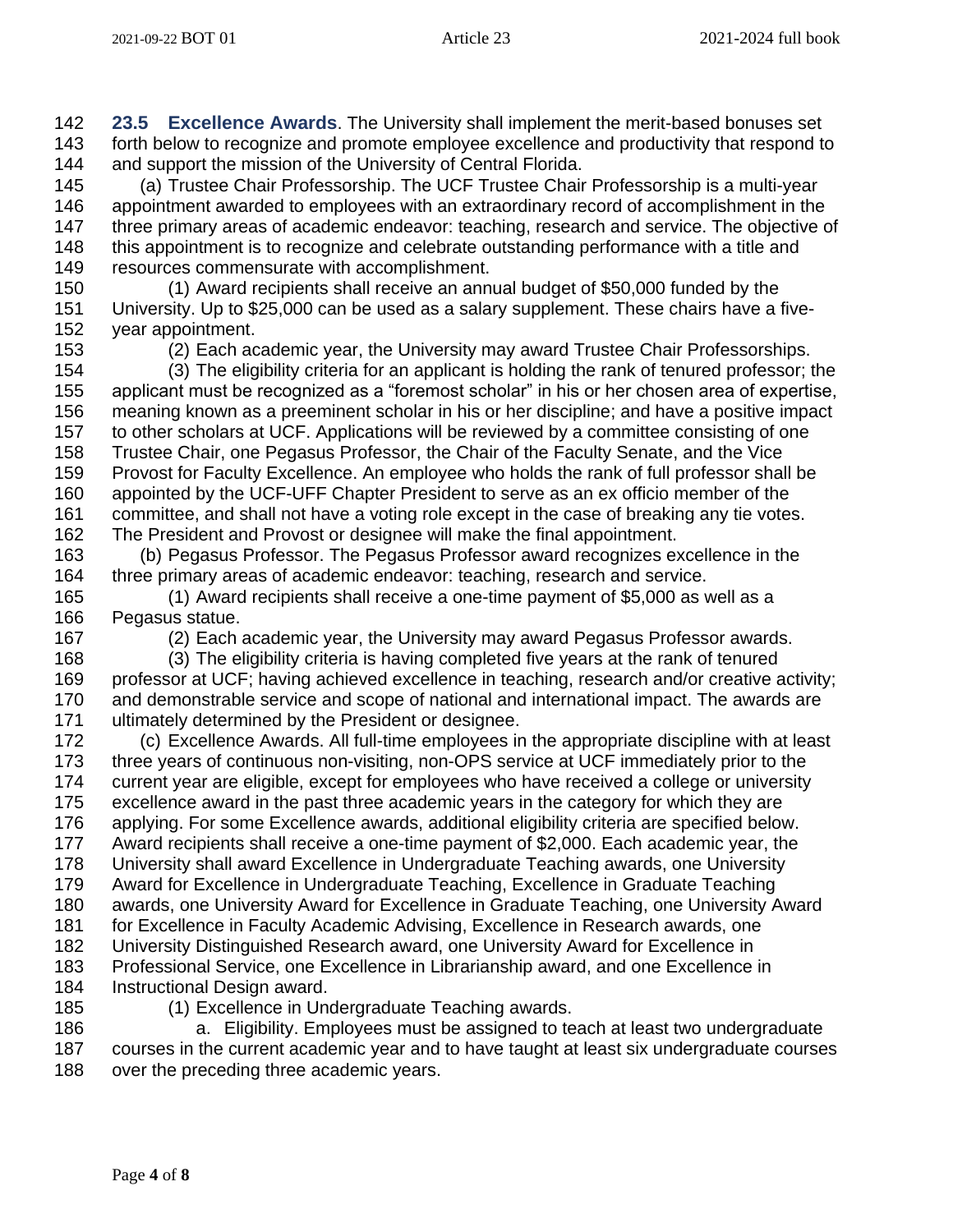| 189 | b. The criteria for evaluating applicants' files shall include three major                  |
|-----|---------------------------------------------------------------------------------------------|
| 190 | categories:                                                                                 |
| 191 | 1. Innovations to improve undergraduate teaching;                                           |
| 192 | 2. Undergraduate teaching accomplishments/honors;                                           |
| 193 | 3. Evidence of impact on undergraduate teaching.                                            |
| 194 | (2) Excellence in Graduate Teaching Awards.                                                 |
| 195 | a. Eligibility. Employees must have contributed significantly to graduate                   |
| 196 | education, including substantial teaching of graduate courses (including thesis and         |
| 197 | dissertation courses) over the current academic year and the three preceding academic       |
| 198 | years.                                                                                      |
| 199 | b. The criteria for evaluating applicants' files shall include three major                  |
| 200 | categories:                                                                                 |
| 201 | 1. Innovations to improve graduate teaching;                                                |
| 202 | 2. Graduate Teaching Accomplishments/honors;                                                |
| 203 | 3. Evidence of impact on graduate teaching.                                                 |
| 204 | (3) Excellence in Research Awards                                                           |
| 205 | a. Eligibility. Employees must have an assignment of at least 0.10 FTE in                   |
| 206 | research over each of the three immediately preceding years and the current year at UCF.    |
| 207 | b. The criteria for evaluating applicants' files shall include three major                  |
| 208 | categories.                                                                                 |
| 209 | 1. cumulative value and impact of research efforts at UCF within the                        |
| 210 | discipline and to society;                                                                  |
| 211 | 2. Recognition of research impact by the individual's peers in the same or in               |
| 212 | related disciplines;                                                                        |
| 213 | 3. Publication/dissemination and presentation of research results.                          |
| 214 | (4) Excellence in Faculty Academic Advising.                                                |
| 215 | a. Eligibility. All employees who currently advise and who have advised                     |
| 216 | undergraduate students over the preceding three academic years are eligible.                |
| 217 | b. The criteria for evaluating applicants' files shall include three major categories:      |
| 218 | 1. Evidence of extra effort to improve advising;                                            |
| 219 | 2. Evidence that students have been sensitively and appropriately informed                  |
| 220 | and guided concerning career choices and academic opportunities;                            |
| 221 | 3. Evidence that the nominee serves as a role model in the pursuit of                       |
| 222 | learning.                                                                                   |
| 223 | (5) University Awards for Excellence in Professional Service.                               |
| 224 | a. Eligibility. Employees who are assigned an FTE of 0.10 for professional                  |
| 225 | service duties over the current year and for each of the three preceding academic years are |
| 226 | eligible.                                                                                   |
| 227 | The criteria for evaluating applicants' files shall include three major<br>b.               |
| 228 | categories:                                                                                 |
| 229 | 1. Evidence of effectiveness in service to the university by highlighting                   |
| 230 | leadership contributions;                                                                   |
| 231 | 2. Evidence of significant accomplishment in professional organizations in                  |
| 232 | the nominee's discipline;                                                                   |
|     |                                                                                             |
| 233 | Evidence of recognition for outreach activities, service, and leadership<br>3.              |
| 234 | contributions to community organizations.                                                   |
| 235 | (6) Excellence in Librarianship.                                                            |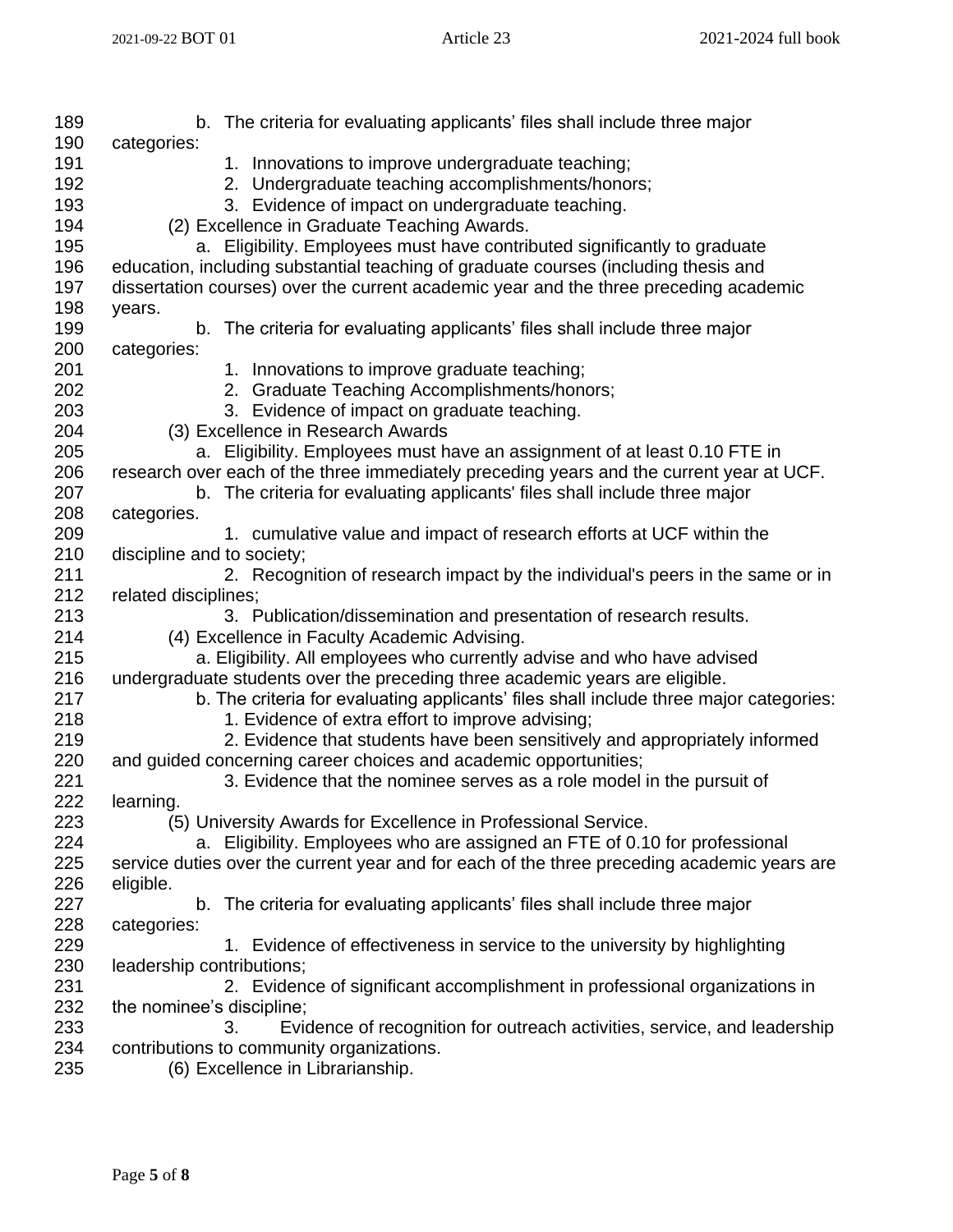a. Eligibility. Employees who have served at UCF as a librarian on a permanent line for the current year and at least the three years immediately preceding the current year are eligible.

- 
- b. The criteria for evaluating applicant's files shall include two major categories:
- 240 1. Evidence of extra effort to improve library services and collections;
- 2. Evidence of a sustained period of excellence in the library profession. (7) Excellence in Instructional Design.

 a. Eligibility. Must be an instructional designer on a non-visiting, non-OPS 12- month contract at the time of nomination and over the three preceding academic years. b. The criteria for evaluating applicant's files shall include two major categories:

246 1. Innovative contributions to UCF and/or the ID field;

 2. Evidence of outstanding effort to promote quality of online instruction and improve relationships with faculty members at UCF.

 (8) Recommendations for these awards are made by various committees and are ultimately determined by the President or designee.

### **23.6 Salary Increases for Employees Funded by Contracts and Grants**.

 (a) Employees on contracts or grants shall receive salary increases equivalent to similar employees on Education and General (E&G) funding, provided that such salary increases are permitted by the terms of the contract or grant and adequate funds are available for this purpose in the contract or grant. In the event such salary increases are not permitted by the terms of the contract or grant, or in the event adequate funds are not provided, the University's representative shall seek to have the contract or grant modified to permit or fund such increases.

 (b) Nothing contained herein shall prevent employees whose salaries are funded by grant agencies from being allotted raises higher than those provided in this Agreement if such increases are provided by the granting agency. 

 **23.7 Administrative Discretion Increases**. From the date of ratification of this 265 document, through August 31, 2021xxxx, the University may provide Administrative Discretion Increases up to one and one-half percent (1.5%) of the total salary rate of 267 employees who were in an employment relationship with the University on May , 202122020. Any Administrative Discretion Increase provided to contract and grant (C&G) employees, any court-ordered or court-approved salary increase, any prevailing wage adjustment for the purpose of qualifying for immigration status, or any salary increase to settle a legitimate, broad-based employment dispute shall not be subject to the terms and limitations of this Section.

 (a) The University may provide Administrative Discretion Increases for verified written offers of outside employment, special achievements, merit, compression and inversion, equity and market equity considerations, and similar special situations to employees in the bargaining unit.

 (b) Administrative Discretionary Increases for verified written offers of outside employment shall not be subject to the one and one-half percent (1.5%) salary rate limitation.

280  $\left( c \right)$  Of the amount agreed above (upto 1.5% of the total salary rate of employees), the 281 University will commit ~ 50% to address salary equity and compression of bargaining unit members.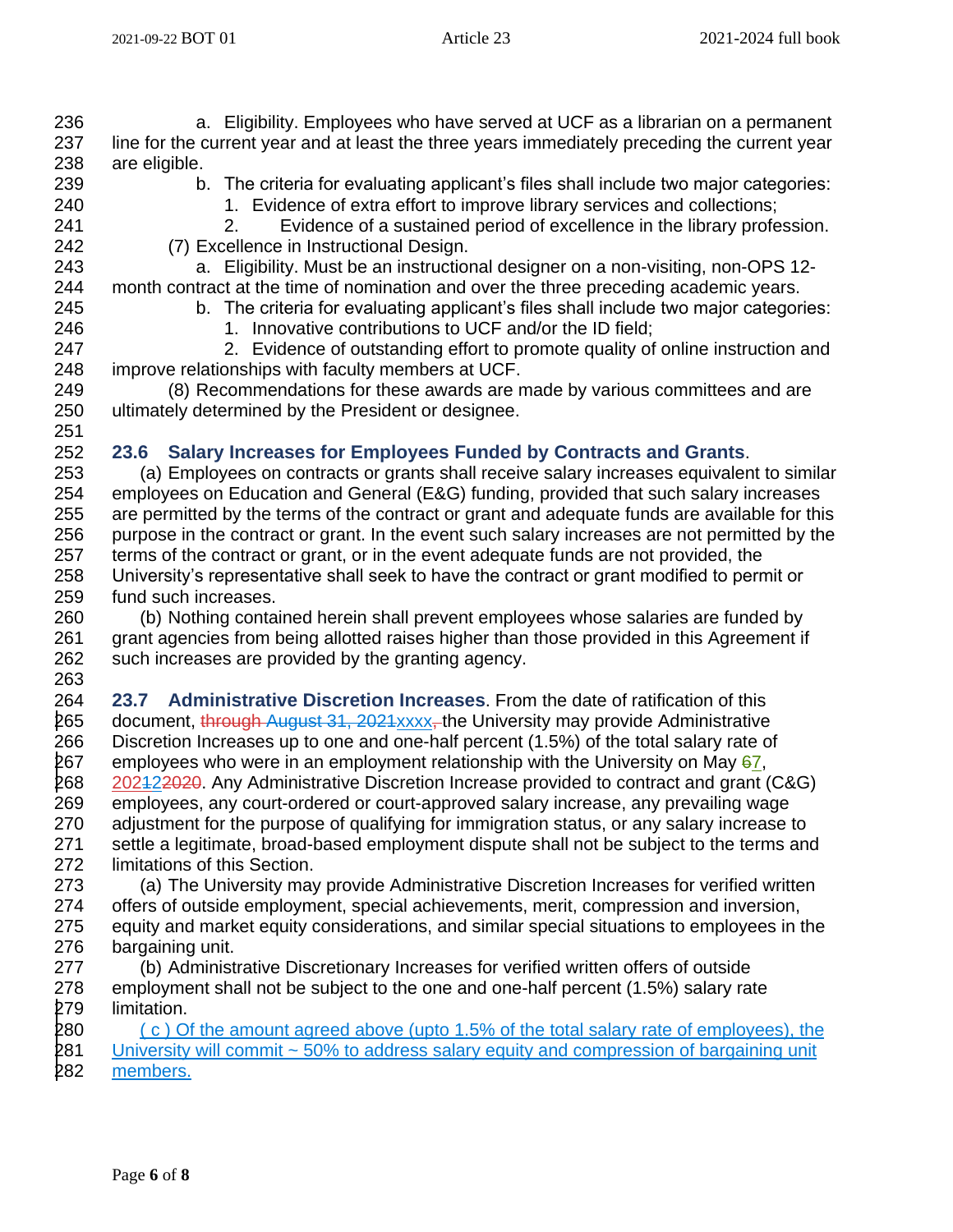283 (ed) UFF Notification. At least 14 days prior to the effective date of any such increase, the University shall provide to the UFF a written notification of the increase which states the name of the employee, the rank and discipline of the employee, the amount of 286 the increase, and the reason for the increase.

287  $\left(\frac{d_e}{d_e}\right)$  The University's ability to provide Administrative Discretion Increases shall 288 expire August 31, 2021xxxx, and shall not become part of the status quo. 

 **23.8 Report to Employees**. All employees shall receive notice of their salary increases prior to implementation. 

### **23.9 Type of Payment for Assigned Duties**.

 (a) Duties and responsibilities assigned by the University to an employee that do not exceed the available established FTE for the position shall be compensated through the payment of salary, not Other Personal Services (OPS) wages.

 (b) Duties and responsibilities assigned by the University to an employee that are in addition to the available established FTE for the position shall be compensated through OPS wages, not salary. 

 **23.10 Twelve-Month Payment Option**. The parties agree that a twelve-month payment option for 9-month employees shall be offered each year during an annual open enrollment period from April 1 to June 30. If chosen by the employee, this payment option shall become effective for one year starting with the first full pay period beginning after August 8. The plan shall allow for employees to select a fixed savings amount to be deducted from each of the nineteen full bi-weekly paychecks received during the Fall and Spring semesters with a change in that amount to account for those paychecks from which double premiums are deducted. The total savings shall be returned to the employee in equal amounts for the five full bi-weekly paychecks received during the Summer. The University shall provide an online calculator to assist the employee in determining a savings amount and fixed reduction amount that will allow the employee's net paychecks to remain approximately constant. Pay received for supplemental summer assignments shall be unaffected by this plan. This pay plan is subject to tax limitations. 

 **23.11 Administrative Salary Stipends**. A temporary salary increase that is provided to an employee as compensation for performing a specific, titled administrative function shall be permitted under this agreement as an Administrative Salary Stipend. At least 14 days prior to the effective date of any Administrative Salary Stipend, the University shall provide UFF a written notification of the stipend which states the name of the employee, the rank and discipline of the employee, the amount of the stipend, and the reason for the stipend. If all or part of the stipend is later added to the employee's salary, the amount so converted shall be treated as an Administrative Discretion Increase during the year in which the conversion takes place and shall be subject to limitations of that section. 

 **23.12 Salary Rate Calculation and Payment**. The biweekly salary rate of employees serving on twelve-month appointments shall be calculated by dividing the salary rate by 26.1 pay periods.